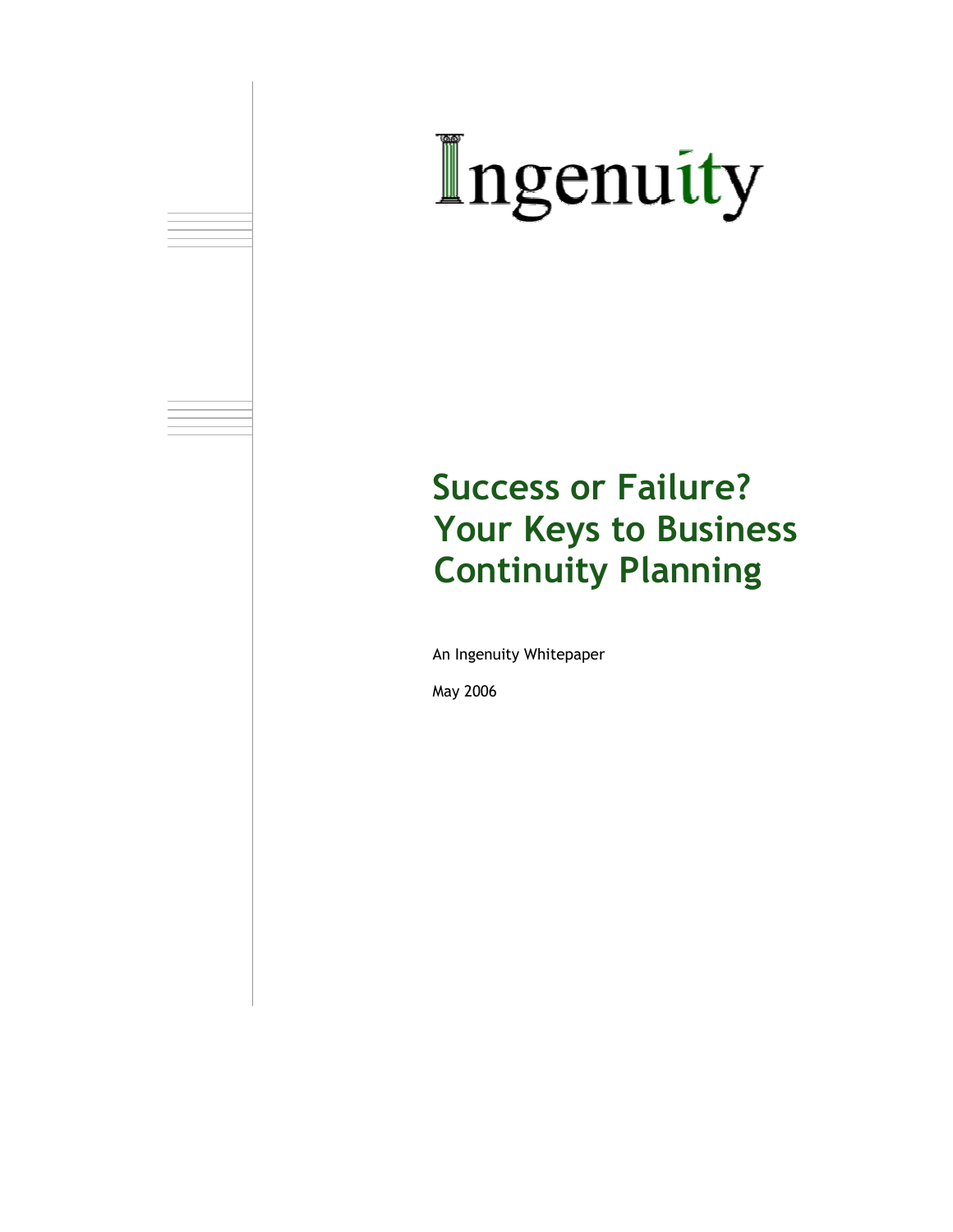#### **Overview**

With the level of uncertainty in our world regarding events that can disrupt the operation of an enterprise, public or private, we have learned, among other things, that we need to expect the unexpected. And while terrorist attacks and major weather events are the most egregious example of a disaster, we should be prepared for disruptions to the business on all fronts and all levels of severity. While it can be argued that Business Continuity Planning is an expensive and tedious endeavor, it is clear that a well thought out plan that helps assure business continuity in the event of a serious disruption to the operation of the business, may well mean the difference between business success and business failure.

#### **Purpose of Business Continuity Planning**

The primary objective of the business continuity plan is to reestablish essential business technology operations should a disruption occur as a result of a disaster or other potential causes. The objective is to assure that critical operations can resume normal processing within a reasonable period. Therefore, the business continuity plan should also:

- **IDENTIFY** 1 Identify weaknesses and implement a disaster prevention program;
- **Minimize the duration of a serious disruption to business operations;**
- **Facilitate effective coordination of recovery tasks; and**
- Reduce the complexity of the recovery effort.

Business continuity is also about high availability. It is about maintaining the operation of the business in the event of a serious failure or disruption affecting a major enterprise business location.

For instance, an objective for deploying distributed data centers is to provide redundancy, scalability and high availability. Redundancy is the first line of defense against any failure. Redundancy within a data center is just as important as redundancy between data centers, including application servers, databases, and communication and network linkages. Maintaining a comprehensive and rigorous backup and restore capability is central to establishing a business continuance strategy.

In today's environment, the effects of a long-term Information Technology operations outage may be catastrophic. The development of a viable recovery strategy must, therefore, be a product not only of the providers of the organization's Information Systems, communications and operations center services, but also the users of those services and management personnel who have responsibility for the protection of the organization's assets.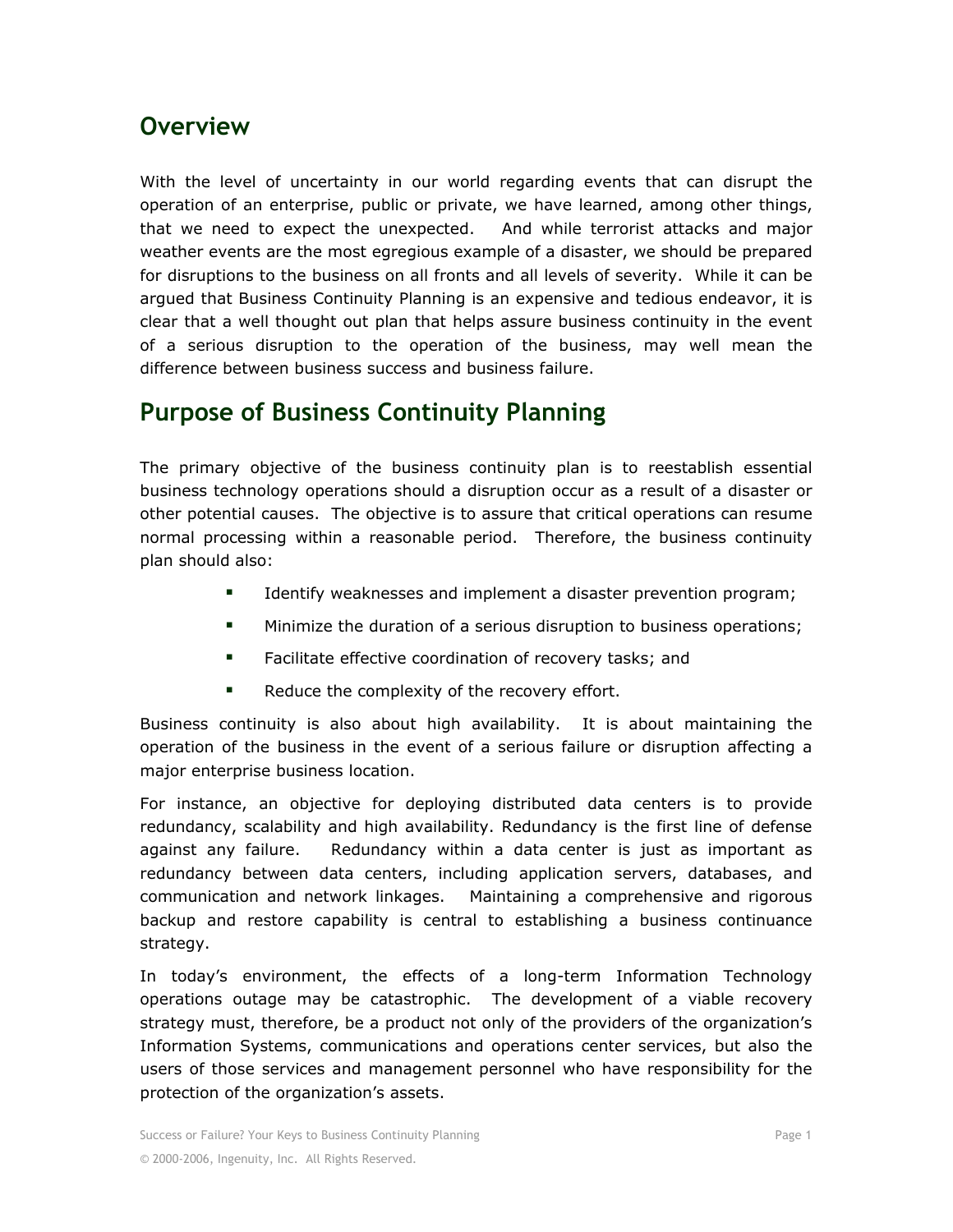#### **Fail-over and Recovery Goals and Objectives**

Fail-over refers to rolling over the production IT operation to alternative servers, networks or locations, or to an alternative data center through automated and/or manual means. Recovery refers to the capability of restoring the primary production environment, such as the entire data center operation, if this is possible, and recovering the operations to the primary data center. The secondary data center or standby server or network environment reverts back to standby mode.

Establishing this fail-over and recovery capability forms the basis of the business continuity objectives:

- Rapid resumption of critical operations following the loss or inaccessibility of staff at the primary business and IT operations locations;
- Rapid resumption of critical operations following a wide-scale, regional disruption at the primary business and IT operations locations; and
- A high level of confidence (through ongoing use or robust testing) that critical internal and external continuity arrangements are effective and compatible.

The organization's business continuity principles should be consistent with cost effective, sound business operations and take into account the impact of the principle IT operations on the organization's various locations, customers, business partners and other stakeholders. These objectives consider the following elements of recovery:

- **Recovery time expectations for each application component**
- **Tolerable data loss for each application component**
- **Recovery capacity or volume expectations**
- Sound business continuity practices to support these objectives.

At a high level, the Business Continuity Plan should include adequate coverage of the following elements:

- Emergency response procedures appropriate to any incident or activity that may endanger lives, property, or the capability to perform essential functions.
- **EXTERGON EXTERGONARY EXTERGONARY EXTERGONARY EXTERGONARY EXTERGONARY EXTERGONARY EXTERGONARY EXTERGONARY EXTERGONARY EXTERGONARY EXTERGONARY EXTERGONARY EXTERGONARY EXTERGONARY EXTERGONARY EXTERGONARY EXTERGONARY EXTERGON** backup, offsite storage and contingency safeguards, that ensure critical operations can be continued and that sensitive information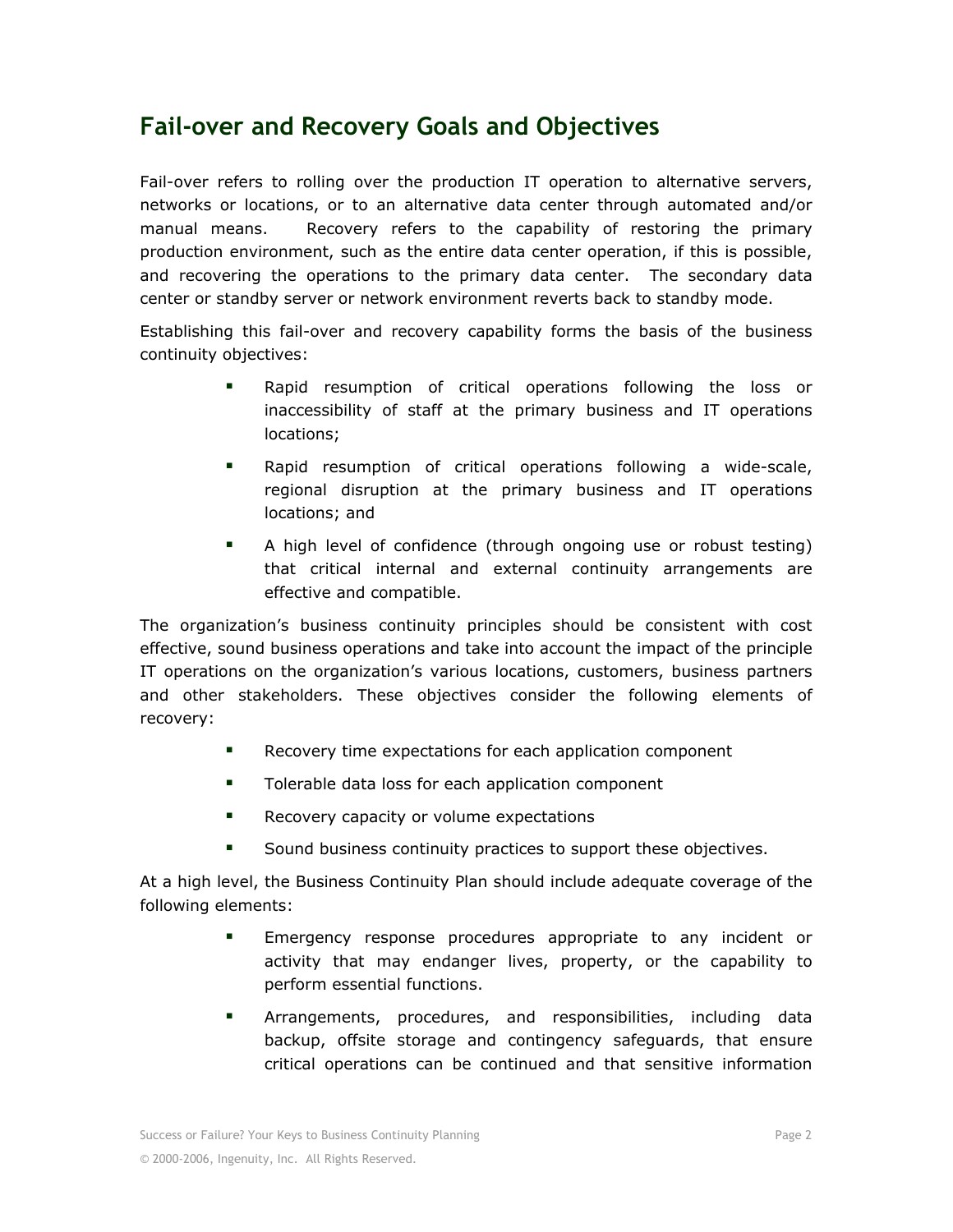can be protected if normal processing or data communications are interrupted for any reason for an unacceptable period of time.

- **Recovery procedures and responsibilities to facilitate the rapid** restoration of normal operations at the primary site, or if necessary, at the alternative data center facility, following the destruction, major damage or other interruptions at the primary site.
- Minimally acceptable prioritized level of degraded operation of critical systems or functions to guide implementation at the backup operational site. The business continuity plan must accommodate these established priorities.
- Interim manual processes to enable the continuance of critical operations in the absence of application, operational and general IT support.

A Business Continuity Plan lays out the steps and strategies to be followed in the event of a disaster or disruptive event. However, these plans are only theoretical until they are tested. Realistic testing must be conducted on a regular basis with the critical business functions of the organization. The business continuity plan should operationally tested at a frequency commensurate with the risk and magnitude of loss or harm that could result from the disruption of a critical IT application or communication function.

Further, the test plan only captures the current testing objectives and priorities at one point in time. It is the expectation that the plan is a living plan and should be updated during regular maintenance periods or when business events drive the need for new testing objectives.

#### **Readiness**

The development of the Business Continuity Plan is only one, albeit important, step in preparing the organization to maintain business continuity in the event of a disaster. A secondary purpose of business continuity planning process is to minimize the effect of disruptions. The organization must also be prepared by mitigating risks that would make recovery difficult no matter how good the business resumption plan is.

A Vulnerability Assessment, Risk Assessment and Readiness Assessment should be conducted regularly to ensure that the organization is prepared to activate this plan and mitigate the risks to the organization in the event there are disruptions large and small.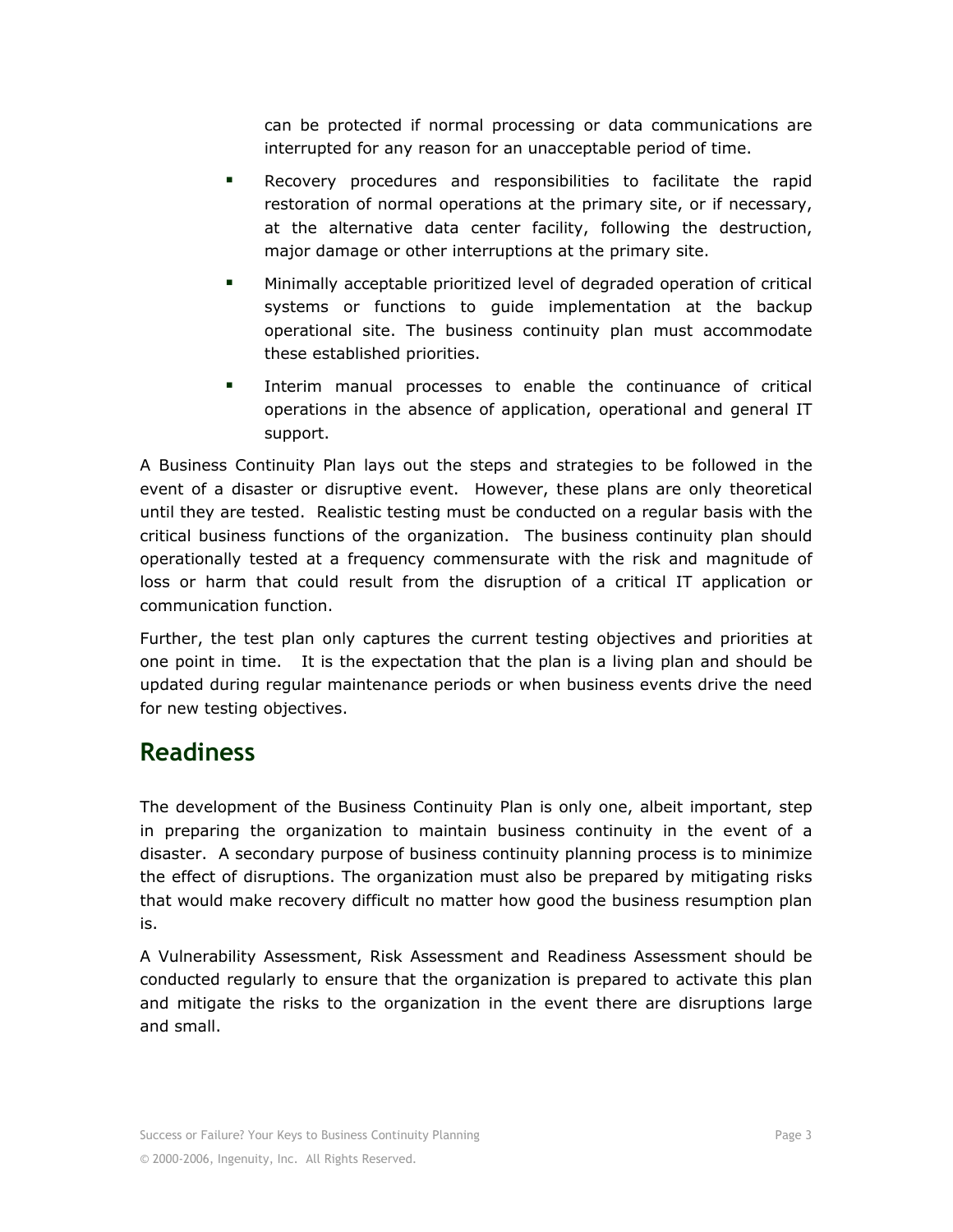### **Conclusion**

Planning for the business continuity of an organization in the aftermath of a disaster is a complex task. Preparation for, response to, and recovery from a disaster affecting the administrative, financial and operational functions of the organization requires the cooperative efforts of many support organizations in partnership with the functional areas supporting the "business" of the organization. The Business Continuity Plan is your best tool and guidance to respond to and coordinate these efforts.